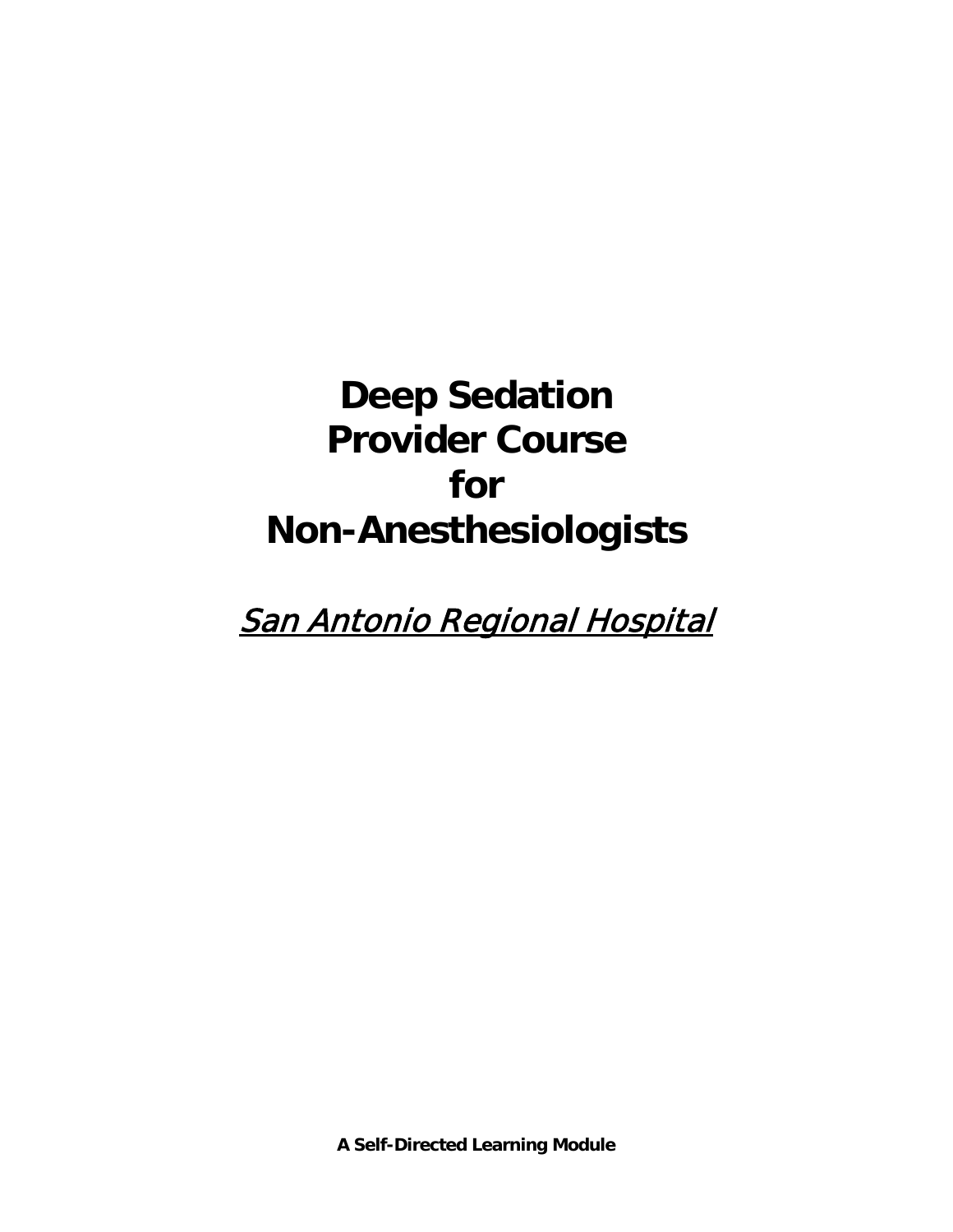#### **TABLE OF CONTENTS**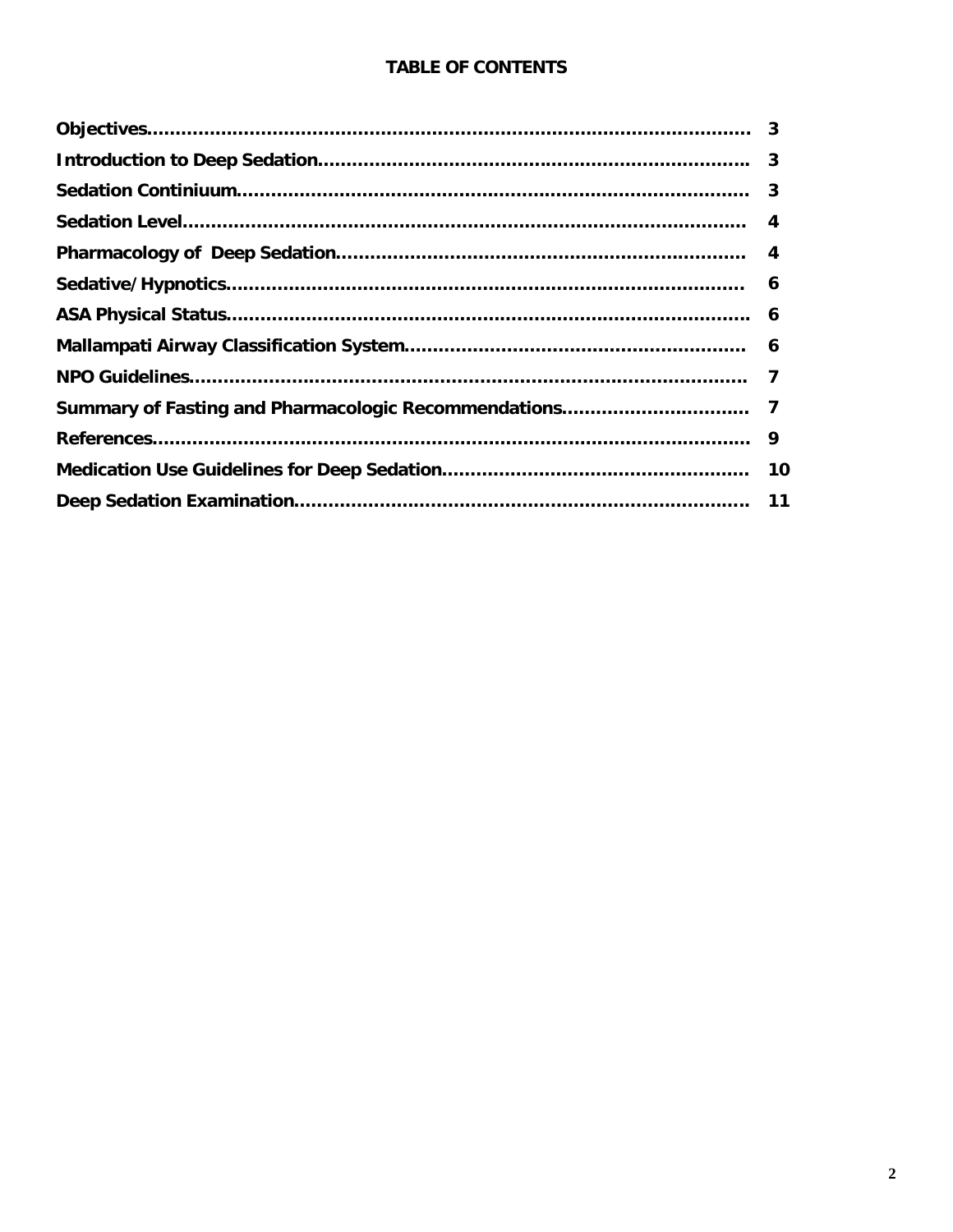#### **DEEP SEDATION PROVIDER COURSE A SELF-DIRECTED LEARNING MODULE**

#### **Objectives**

- The participant will be able to identify the common procedures in which deep sedation is appropriate.
- The participant will be able to explain the criteria for the proper level of sedation on the sedation continuum and be able to differentiate between the different levels of sedation.
- The participant will be able to identify common medications used in deep sedation and their effect/side effects.
- The participant will be able to understand when the need to "rescue" a patient from general anesthesia arises.
- The participant will be familiar with the proper reversal agents for opioids and benzodiazepines commonly used in deep sedation.
- The participant will be able to explain the proper monitoring of patients undergoing deep sedation.
- The participant will be familiar with the sources of guidance of practice regarding deep sedation.

#### **Introduction to Deep Sedation**

Sedation and analgesia follow a continuum ranging from anxiolysis to general anesthesia and the criteria for the different levels are outlined in a later section. The purpose of this series of models is to help credential non-anesthesia providers in providing safe and effective sedation.

Deep sedation is a state of sedation and analgesia in which the patient provides a purposeful response to repeated or painful stimulation, may require airway and ventilatory assistance, while usually maintaining his/her cardiovascular function. The growing number of outpatient procedures, advances in medical technology, and increasing population has lead to an increasing number of procedures being performed under Deep sedation. While it is the position of the American Society of Anesthesiologists (ASA) that no one other than licensed anesthesia providers should perform Deep sedation, many facilities are now credentialing emergency room physicians to perform Deep sedation.

Advanced cardiopulmonary resuscitation equipment and trained personnel should always be immediately available anytime Deep sedation is being performed. (American Association of Anesthesiologists Practice Guidelines for Sedation and Analgesia by Non-Anesthesiologists, 2002)

#### **Sedation Continuum**

The American Association of Anesthesiologists (ASA) has adopted a continuum for the levels of sedation and analgesia from minimal sedation (anxiolysis) through general anesthesia. This continuum provides an easy to follow and fairly predictable course of patient sedation. It should be noted that not all patients will follow the continuum in exactly the same way and sedation/analgesia must be customized for each patient as an individual. The clinician must take into account each patients age, comorbidities, allergies, and physical characteristics.



The American Association of Anesthesiologists (ASA) has adopted a continuum for the levels of sedation and analgesia from minimal sedation (anxiolysis) through general anesthesia. This continuum provides an easy to follow and fairly predictable course of patient sedation. It should be noted that not all patients will follow the continuum in exactly the same way and sedation/analgesia must be customized for each patient as an individual. The clinician must take into account each patients age, comorbidities, allergies, and physical characteristics.

Criteria for this continuum is based upon the patients responsiveness, airway self preservation, spontaneous ventilation and cardiovascular function. It is important to point out that any practitioner should have the capabilities to rescue a patient from one level of deeper than the intended level of sedation. This means that in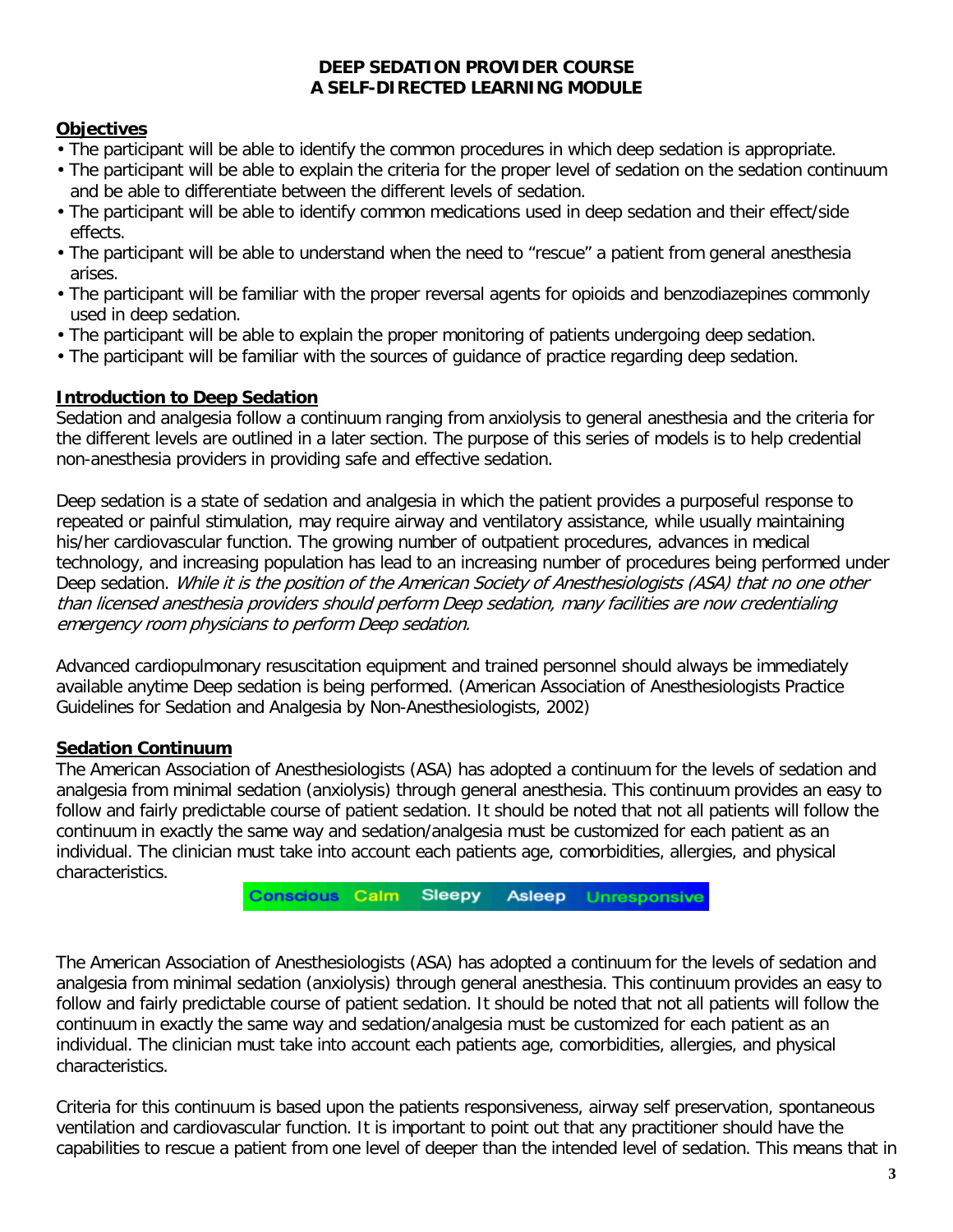order to provide deep sedation the practitioner must be able to rescue a patient from general anesthesia. (ASA Practice Guidelines for Sedation and Analgesia by Non-Anesthesiologists, 2002)

| <b>Sedation Level</b>     | <b>Meaning</b>                                                                        |  |  |
|---------------------------|---------------------------------------------------------------------------------------|--|--|
| <b>Minimal Sedation</b>   | Minimal sedation may be defined simply as anxiolysis. The patient has a normal        |  |  |
|                           | response to verbal stimulation with their airway, spontaneous ventilation, and        |  |  |
|                           | cardiovascular function unaffected. This may be illustrated by using a small          |  |  |
|                           | amount of a benzodiazepine to a patient to relieve preoperative anxiety.              |  |  |
| <b>Moderate Sedation</b>  | Moderate sedation is commonly referred as conscious sedation. It is characterized     |  |  |
|                           | when a patient has a purposeful response to verbal or tactile stimulation. The        |  |  |
|                           | patient's airway management requires no intervention with spontaneous                 |  |  |
|                           | ventilation. Cardiovascular function is usually maintained.                           |  |  |
| <b>Deep Sedation</b>      | Deep sedation is a state between moderate sedation and general anesthesia. The        |  |  |
|                           | Deeply sedated patient provides a purposeful response to repeated or painful          |  |  |
|                           | stimulation. The patient may require airway and ventilatory assistance.               |  |  |
|                           | Cardiovascular function is usually maintained.                                        |  |  |
| <b>General Anesthesia</b> | General anesthesia is characterized by a patient who is un-arousable to even          |  |  |
|                           | painful stimuli. Airway intervention is often required and spontaneous ventilation is |  |  |
|                           | frequently impaired. Cardiovascular function may be impaired.                         |  |  |

| <b>Factor</b>               | <b>Minimal</b><br><b>Sedation</b>                                 | <b>Moderate</b><br>(Conscious)<br><b>Sedation</b>                           | <b>Deep Sedation</b>                                                            | <b>General Anesthesia</b> |
|-----------------------------|-------------------------------------------------------------------|-----------------------------------------------------------------------------|---------------------------------------------------------------------------------|---------------------------|
| <b>Consciousness</b>        | Relaxed, Awake,<br>Impaired<br>Cognition $+/-$                    | Sleepy, Drowsy                                                              | Asleep                                                                          | Unconscious               |
| <b>Responsiveness</b>       | Verbally<br>Responsive<br>Responsive to<br><b>Tactile Stimuli</b> | Verbally Awakens<br>Purposeful<br>movement to<br>stimuli May be<br>amnestic | Verbally<br>Unresponsive<br>Responsive to Deep<br>Stimuli(may be<br>purposeful) | Unresponsive              |
| Airway                      | Unaffected                                                        | Patent                                                                      | $+/-$ Impaired                                                                  | Impaired                  |
| <b>Ventilation</b>          | Unaffected                                                        | Adequate                                                                    | Inadequate, O2<br>Supplement                                                    | Impaired                  |
| Cardiovascular              | Unaffected                                                        | <b>Stable</b>                                                               | Stable                                                                          | Impaired $+/-$            |
| (Adapted from Colson, 2005) |                                                                   |                                                                             |                                                                                 |                           |

#### **Pharmacology of Deep Sedation**

The goal of deep sedation is to allow the practitioner to perform the procedure with minimal pain and discomfort to the patient. While there is no standard recipe for deep sedation, a combination of intravenous sedatives/hypnotics are used most often. Opioids and benzodiazepines may also be used in different combinations and titrated to the desired level of sedation and analgesia. Propofol, etomidate, and ketamine are commonly used IV sedative/hypnotic drugs that are used during deep sedation. Midazolam alone or midazolam and fentanyl are also commonly used.

Medications for the deep sedation regimen should be based upon their effects, duration of action, ease of reversal, and relative safety. **It is important to keep in mind the widely varied individual patient response to these medications and the synergistic effect they have when used together.** Synergism is not only found with sedation but also, with the exception of ketamine, with decreases in heart rate, blood pressure, and respiration. It is also important to point out the practitioner performing the procedure should not also be tasked with delivering the sedation/analgesic medications. (Cohen et al., 2007)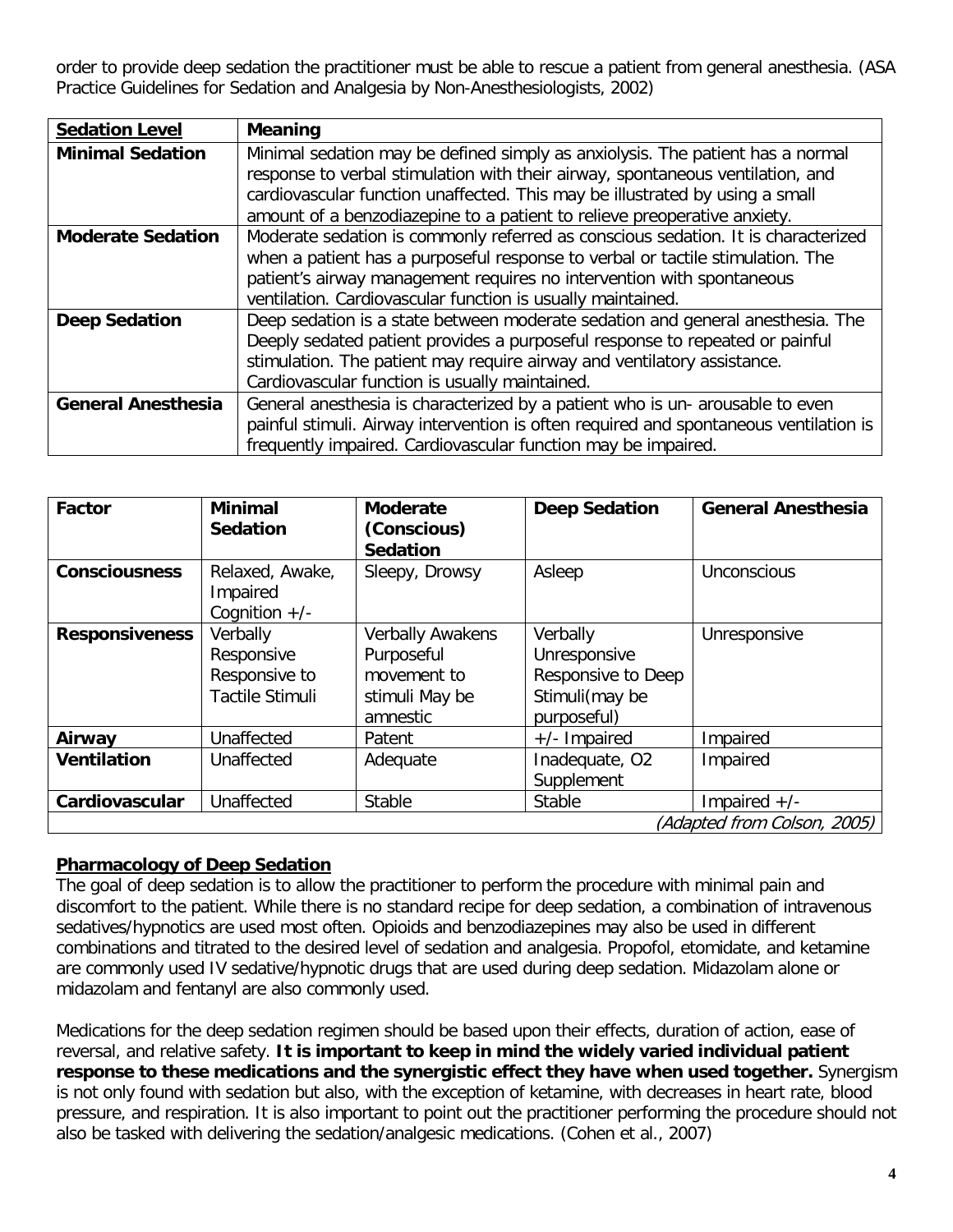**It is recommended that the person who delivers the medications and monitors the patient have no other responsibilities.** Regardless of the choice of medications they should be carefully titrated with adequate time to exert their maximal effect. (ASA Practice Guidelines for Sedation and Analgesia by Non-Anesthesiologists, 2002)

Pharmacodynamics - Pharmacodynamic properties of propofol are dependent upon the therapeutic blood propofol concentrations. Steady-state propofol blood concentrations are generally proportional to infusion rates. Undesirable side effects, such as cardiorespiratory depression, are likely to occur at higher blood concentrations which result from bolus dosing or rapid increases in infusion rates. An adequate interval (3 to 5 minutes) must be allowed between dose adjustments in order to assess clinical effects.

The hemodynamic effects of DIPRIVAN Injectable Emulsion during induction of anesthesia vary. If spontaneous ventilation is maintained, the major cardiovascular effect is arterial hypotension (sometimes greater than a 30% decrease) with little or no change in heart rate and no appreciable decrease in cardiac output. If ventilation is assisted or controlled (positive pressure ventilation), there is an increase in the incidence and the degree of depression of cardiac output. Addition of an opioid, used as a premedicant, further decreases cardiac output and respiratory drive.

If anesthesia is continued by infusion of DIPRIVAN Injectable Emulsion, the stimulation of endotracheal intubation and surgery may return arterial pressure towards normal. However, cardiac output may remain depressed. Comparative clinical studies have shown that the hemodynamic effects of DIPRIVAN Injectable Emulsion during induction of anesthesia are generally more pronounced than with other intravenous (IV) induction agents.

Induction of anesthesia with DIPRIVAN Injectable Emulsion is frequently associated with apnea in both adults and pediatric patients. In adult patients who received DIPRIVAN Injectable Emulsion (2 to 2.5 mg/kg), apnea lasted less than 30 seconds in 7% of patients, 30 to 60 seconds in 24% of patients, and more than 60 seconds in 12% of patients. In pediatric patients from birth through 16 years of age assessable for apnea who received bolus doses of DIPRIVAN Injectable Emulsion (1 to 3.6 mg/kg), apnea lasted less than 30 seconds in 12% of patients, 30 to 60 seconds in 10% of patients, and more than 60 seconds in 5% of patients.

During maintenance of general anesthesia, DIPRIVAN Injectable Emulsion causes a decrease in spontaneous minute ventilation usually associated with an increase in carbon dioxide tension which may be marked depending upon the rate of administration and concurrent use of other medications (e.g., opioids, sedatives, etc.).

During monitored anesthesia care deep sedation, attention must be given to the cardiorespiratory effects of DIPRIVAN Injectable Emulsion. Hypotension, oxyhemoglobin desaturation, apnea, and airway obstruction can occur, especially following a rapid bolus of DIPRIVAN Injectable Emulsion. During initiation of deep sedation, slow infusion or slow injection techniques are preferable over rapid bolus administration. During maintenance of deep sedation, a variable rate infusion is preferable over intermittent bolus administration in order to minimize undesirable cardiorespiratory effects. In the elderly, debilitated, or ASA-PS III or IV, aortic stenosis or cardiomyopathy patients, rapid (single or repeated) bolus dose administration should not be used for deep sedation.

For general anesthesia or monitored anesthesia care deep sedation, DIPRIVAN Injectable Emulsion should be administered only by persons trained in the administration of general anesthesia and not involved in the conduct of the surgical/diagnostic procedure. Sedated patients should be continuously monitored, and facilities for maintenance of a patent airway, providing artificial ventilation, administering supplemental oxygen, and instituting cardiovascular resuscitation must be immediately available. Patients should be continuously monitored for early signs of hypotension, apnea, airway obstruction, and/or oxygen desaturation. These cardiorespiratory effects are more likely to occur following rapid bolus administration, especially in the elderly, debilitated, or ASA-PS III or IV patients.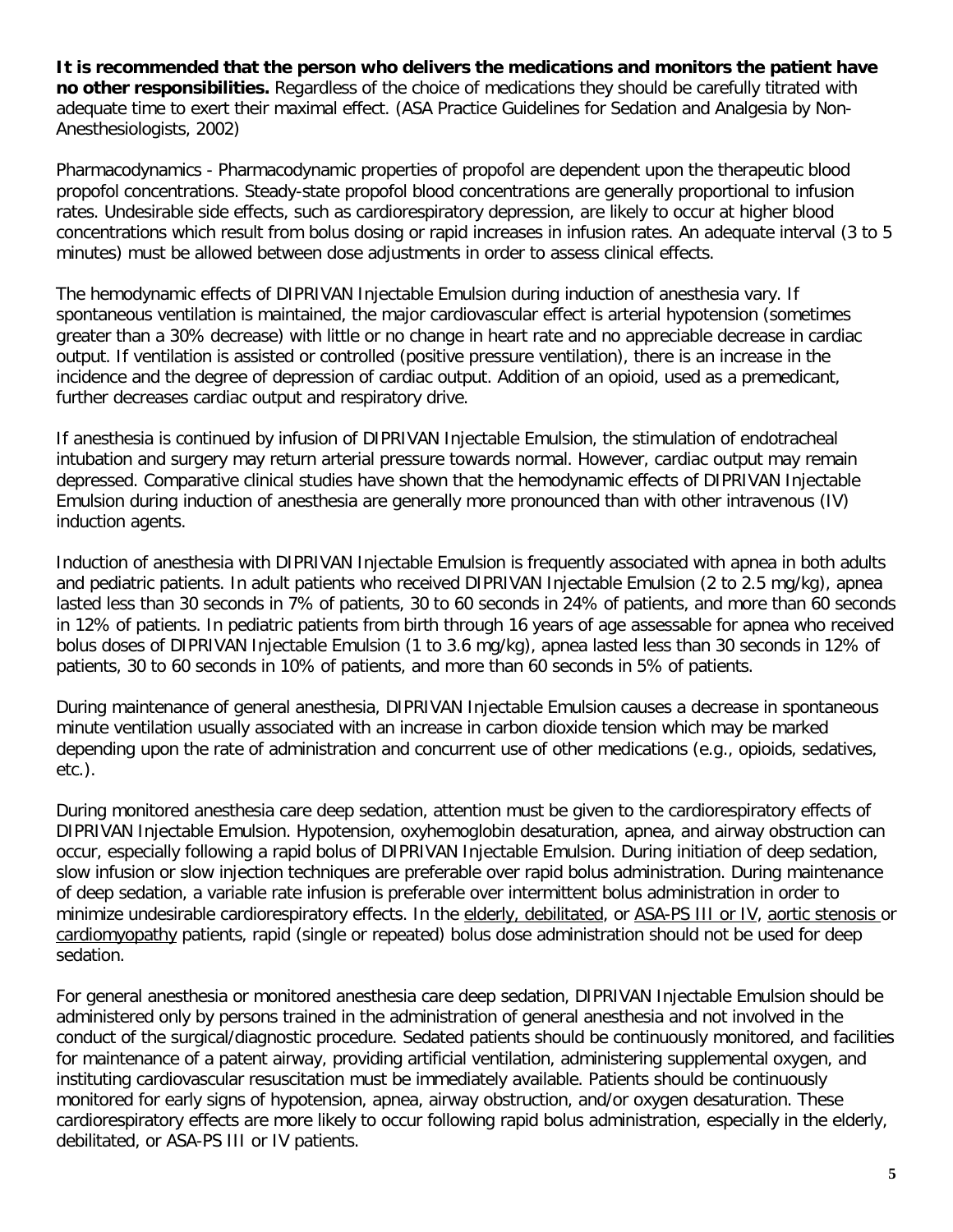Contraindications - DIPRIVAN Injectable Emulsion is contraindicated in patients with a known hypersensitivity to DIPRIVAN Injectable Emulsion or any of its components.

DIPRIVAN Injectable Emulsion is contraindicated in patients with allergies to eggs, egg products, soybeans or soy products.

| Sedative/Hypnotic   | <b>Dose</b>                                   |
|---------------------|-----------------------------------------------|
| Propofol (Diprivan) | Initial Dose: 10-40 mg                        |
|                     | Additional Dose: 25-75 mcg/kg/min or 10-20 mg |
|                     | Onset: 1 min Peak Effect: 1-2 min             |
|                     | Duration: 4-8 min                             |

Monitoring and Evaluation - Appropriate patient selection criteria are an important factor in deep sedation. The ASA has devised a patient categorization system based upon patient co-morbidities and risk of adverse events.

| <b>ASA Physical Status</b> | <b>Meaning</b>                                                                   |  |
|----------------------------|----------------------------------------------------------------------------------|--|
| <b>Class I</b>             | A normal healthy patient                                                         |  |
| <b>Class II</b>            | A patient with mild systemic disease (eq. controlled reactive airway disease)    |  |
| <b>Class III</b>           | A patient with severe systemic disease (eq, a child who is actively wheezing)    |  |
| <b>Class IV</b>            | A patient with severe systemic disease that is a constant threat to life. (eg, a |  |
|                            | child with status asthmaticus)                                                   |  |
| <b>Class V</b>             | A moribund patient who is not expected to survive with the operation (eq, a      |  |
|                            | patient with severe cardiomyopathy requiring heart transplantation)              |  |
| <b>Class VI</b>            | A declared brain-dead patient for organ donation                                 |  |
| E (suffix)                 | Physical status classification appended with an "E" connotes a procedure         |  |
|                            | undertaken as an emergency (e.g., an otherwise healthy patient presenting for    |  |
|                            | fracture reduction is classified as ASA physical status I E)                     |  |

Special attention must be given to the patient's airway. In a closed claims review, respiratory compromise accounted for the single largest class of adverse outcomes (Cheney, Posner, and Caplan, 1991). There is no one evaluation that will determine whether a patient will have a difficult airway. Any of the following conditions may be considered a potential difficult airway: obesity, malocclusion of the jaw, congenital abnormalities, trisomy 21, cervical vertebrae disease, and past facial trauma. Patients who have difficulty extending their neck may have < 3 finger breadths of distance between upper and lower incisors or < 3 finger breadths distance between their hyoid bone and mental process may all be potential difficult airways. The Mallampati airway classification system in evaluating is also an important tool the patient's airway (Wilson and Benumof, 1998).

#### **Mallampati Airway Classification System**



- Faucial pillars, soft palate and uvula visualized
- Faucial pillars and soft palate visualized, uvula partially masked by base of tongue
- Only soft palate visualized
- Soft palate not visualized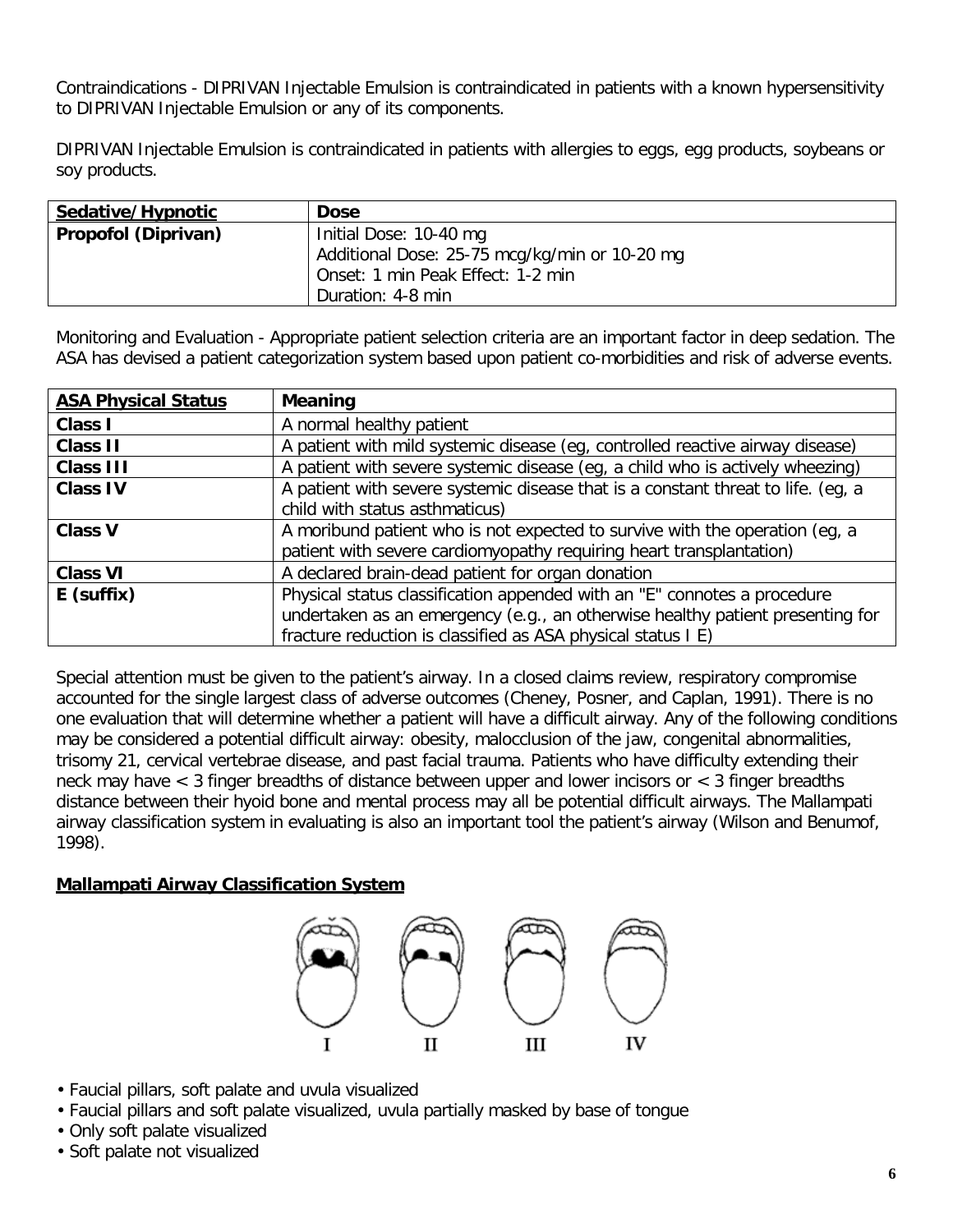#### **NPO Guidelines**

Aspiration pneumonia is a risk anytime a patient is to undergo a procedure with deep sedation. As the patient is sedated he or she may lose the reflexes that protect their airway allowing gastric contents to flow up the esophagus and down into the lungs. This can lead to aspiration pneumonitits, respiratory failure, and even death. The incidence pulmonary aspiration in recent literature is 1.4-4.7 per 10,000 anesthetics. It has been shown that pulmonary aspiration occurs equally in those who received chemoprophylaxis versus those who did not. Factors that have been shown to increase risk of aspiration are increasing ASA physical status, emergency procedures, parturients, obesity, and those with gastric esophageal reflux disease. Patients should be questioned during the preprocedural evaluation as to the time of their last oral intake and the contents of that intake. The procedure should be postponed until the proper amount of time has elapsed from their last oral intake. Any patient undergoing moderate sedation in an emergency is at increased risk of pulmonary aspiration and the risks versus benefits of the procedure should be reviewed (Stoelting, 1995).

| <b>Summary of Fasting Recommendations</b> |                               |  |
|-------------------------------------------|-------------------------------|--|
| <b>Ingested Material</b>                  | <b>Minimum Fasting Period</b> |  |
| Clear liquids                             | 2 h                           |  |
| Breast milk                               | 4 h                           |  |
| Infant formula                            | 6 h                           |  |
| Nonhuman milk                             | 6 h                           |  |
| Light meal                                | 6 h                           |  |
| Regular meal                              | 8 h                           |  |

These recommendations apply to healthy patients who are undergoing elective procedures. They are not intended for women in labor. Following the Guidelines does not guarantee complete gastric emptying. The fasting periods noted above apply to patients of all ages. Examples of clear liquids include water, fruit juices without pulp, carbonated beverages, clear tea, and black coffee.

Because nonhuman milk is similar to solids in gastric emptying time, the amount ingested must be considered when determining an appropriate fasting period. A light meal typically consists of toast and clear liquids. Meals that include fried or fatty foods or meat may prolong gastric emptying time. Additional fasting time  $(e.g., 8 h or more)$  may be needed in these cases. Both the amount and type of food ingested must be considered when determining an appropriate fasting period.

During deep sedation it is possible for the patient to move from deep sedation into a state of general anesthesia. If this happens, the patient may lose his protective airway reflexes or spontaneous ventilation. It is important the provider and staff be advanced cardiopulmonary resuscitation certified in order to rescue the patient from general anesthesia. The ability to manage an airway in this circumstance should not be overlooked and emergency airway equipment such as an oral airway and bag valve mask should be immediately available anytime deep sedation is being performed. Oxygen, suction, intubation equipment, and crash cart should also be available (ASA Practice Guidelines for Sedation and Analgesia by Non-Anesthesiologists, 2002).

One of the most valuable recent developments in the monitoring of patients undergoing deep sedation is the addition of end tidal carbon dioxide (ETCO2) monitor or capnography. Most of these monitors detect the concentration of CO2 in the patient's exhaled breath by drawing a sample of the breath into the monitor and using an infra red beam or gas chromatography to measure the concentration. The results are then displayed as either a numerical value (capnometry) or more usefully as a graph potted against time (capnography). Careful monitoring of this waveform can lead to the detection of respiratory insufficiency, apnea, or airway obstruction often before desaturation is detected in pulse oximetry. Disadvantages of this technology are the cost of the monitor and possible distorted readings when using oxygen at high flows. Nasal cannulas and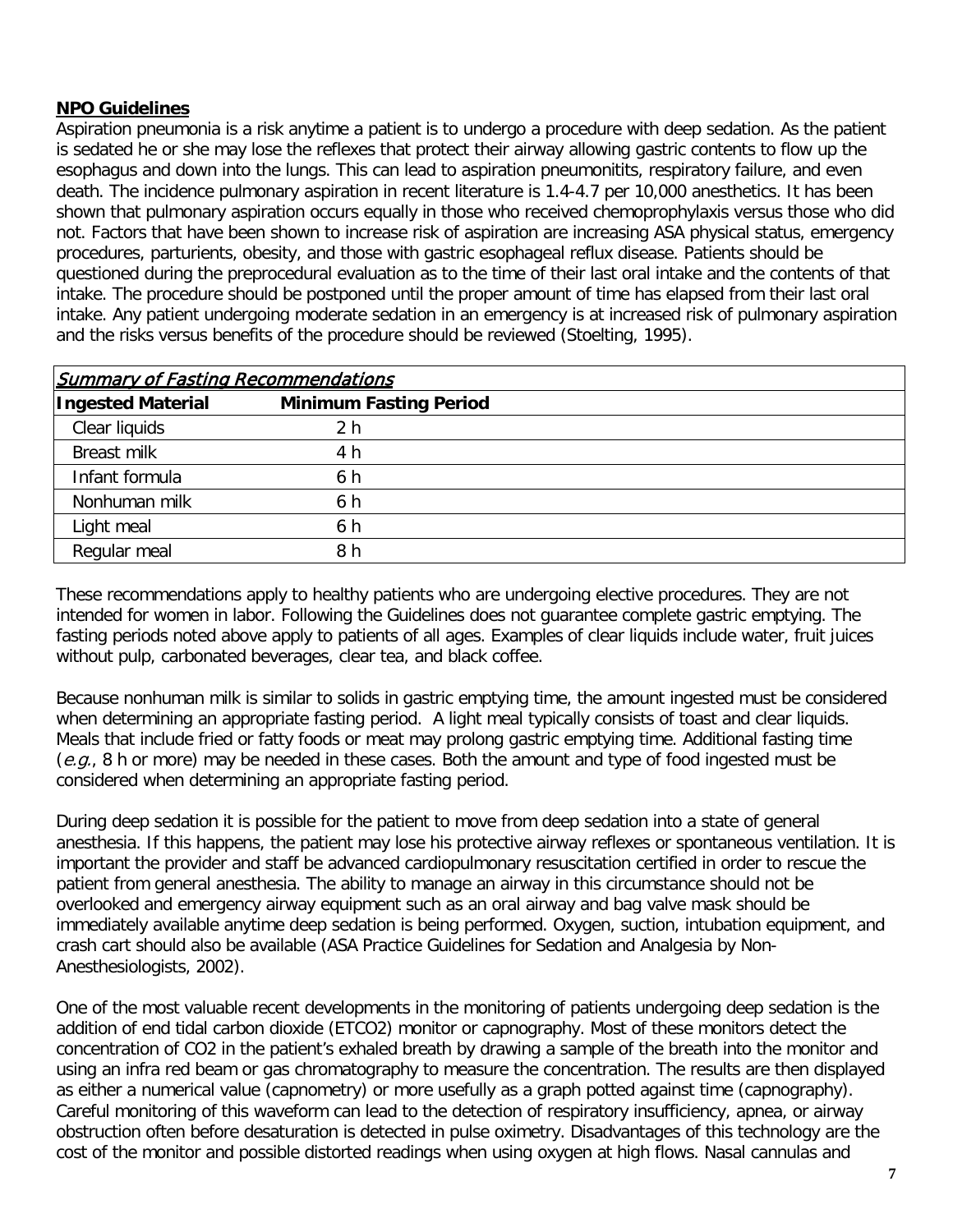masks with ETCO2 sampling ports are now commercially available. (Srinivasa and Kodali, 2008) According to Vargo, Zuccaro, Dumont, Conwell, Morrow, and Shay, (2002), the use of ETCO2 monitoring was more successful in detecting apnea andhypoventilation more than both pulse oximetry and visual observation during procedural sedation. Miner, JR., Heegaard and Plummer, (2002), found that ETCO2 monitoring during procedural sedation in the emergency room may add to the safety of the sedation by detecting episodes of hypoventilation. The ASA recommends ETCO2 monitoring for any patient undergoing deep sedation (ASA Practice Guidelines for Sedation and Analgesia by Non-Anesthesiologists, 2002).

Vital signs should be recorded at a minimum of every five minutes or sooner. A non-invasive blood pressure cuff and standard electrocardiogram monitoring should be used. The person monitoring patient status, administering medications, and recording vital signs should not be the same person performing the procedure. This persons only duties are to administer medications and monitor the patient.

Consciousness is another important monitoring parameter. Patients undergoing deep sedation should maintain the ability to provide a purposeful response to repeated or painful stimulation. Withdrawal to painful stimuli is not a purposeful response. If the patient fails to respond appropriately the patient has moved into general anesthesia criteria and should be "rescued" back into deep sedation (ASA Practice Guidelines for Sedation and Analgesia by Non-Anesthesiologists, 2002).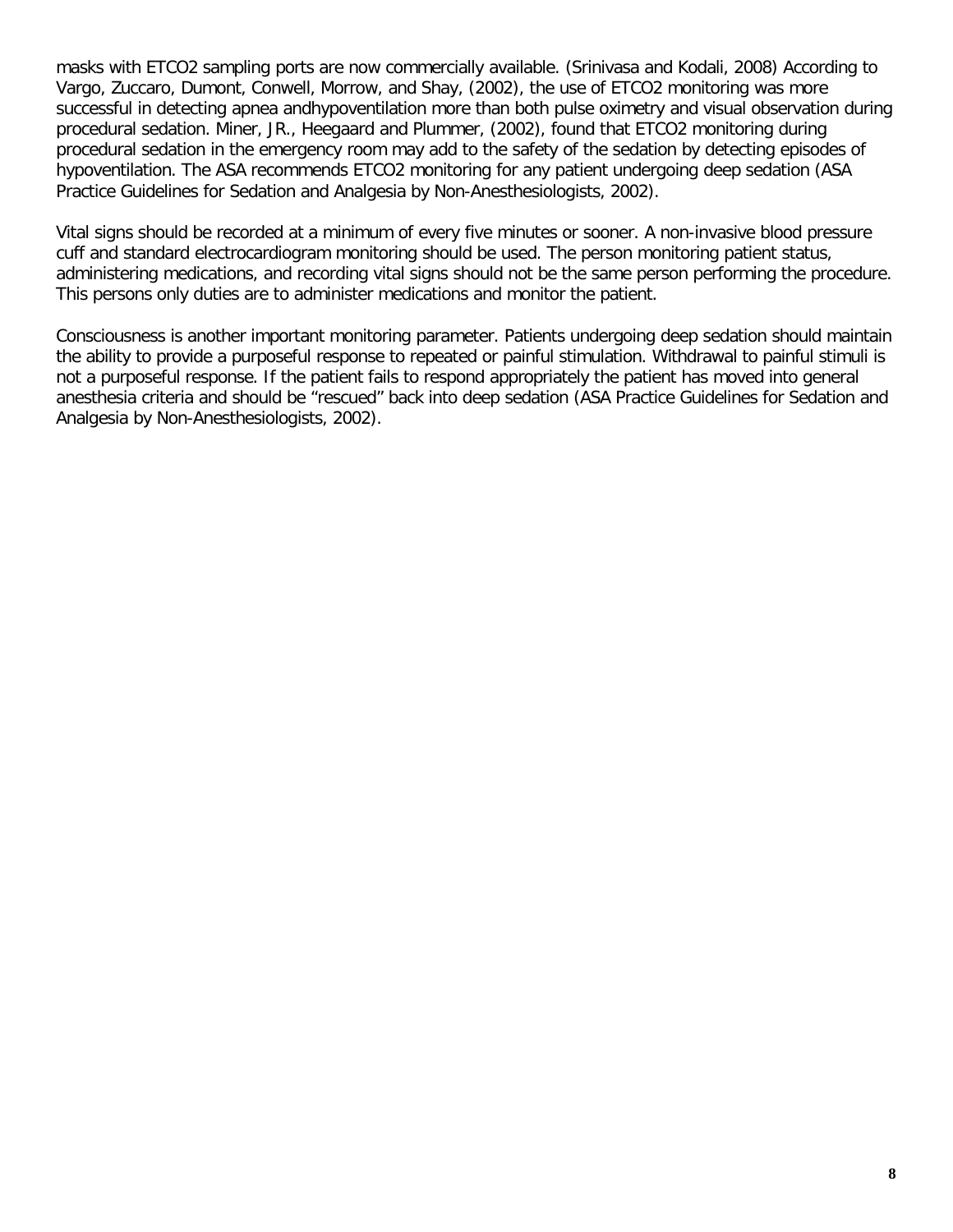#### **References**

Anesthesiology, Volume 114. No. 3, March 2011. "Practice Guidelines for Preoperative Fasting and the Use of Pharmacologic Agents to Reduce the Risk of Pulmonary Aspiration: Application to Healthy Patients Undergoing Elective Procedures." An Updated Report by the American Society of Anesthesiologists Committee on Standards of Practice Parameters.

American Association of Anesthesiologists. (2002). Practice Guidelines for Sedation and Analgesia by Non-Anesthesiologists. Anesthesiology. 96:1004–17.

American Society of Anesthesiologists and American Association of Nurse Anesthetists. (2004). Joint Statement Regarding Propofol Administration. Retrieved on February 09, 2010 from <http://www.asahq.org/news/propofolstatement.htm>

Brevital Sodium (Methohexital Sodium) Injection. (2009). JHP Pharmaceuticals LLC. Retrieved on February 01, 2010 from http://dailymed.nlm.nih.gov/dailymed/drug Info.cfm?id=10311

Cheney, FW., Posner, KL., & Caplan, RA. (1991). Adverse respiratory events infrequently leading to malpractice

suits: A closed claims analysis. Anesthesiology: 75:932-939.

Hilaire, K. & Cusworth, G. (2006). Using Precedex Infusions in Conjunction With Moderate Sedation for Patients Undergoing Atrial Fibrillation Ablations. EP Lab Digest: 6. (9). Retrieved December 15, 2009, from [http://www.eplabdigest.com/a rticles/Using-Precedex-Infusions-Conjunction-With-Moderate-Sedation-Patients-](http://www.eplabdigest.com/a%20rticles/Using-Precedex-Infusions-Conjunction-With-Moderate-Sedation-Patients-%20Undergoing-Atrial-Fibr110111)[Undergoing-Atrial-Fibr110111](http://www.eplabdigest.com/a%20rticles/Using-Precedex-Infusions-Conjunction-With-Moderate-Sedation-Patients-%20Undergoing-Atrial-Fibr110111) - Deep Sedation Analgesia Manual.docx Page 16

Ketamine Hydrochloride Injection Solution Package Insert. (2009). Bioniche Pharmaceuticals HC LLC. Retrieved on February 01, 2010 from http://dailymed.nlm. nih.gov/dailymed/drugInfo.cfm?id=12309

Midazolam Package Insert. (2006). Hospira Incorporated. Retreived February 09, 2010 from <http://dailymed.nlm.nih.gov/dailymed/drugInfo.cfm?id=2135>

Miner, JR., Heegaard, W., & Plummer D. (2002). End-tidal carbon dioxide monitoring during procedural sedation. Acad Emerg Med: 9: 275-280.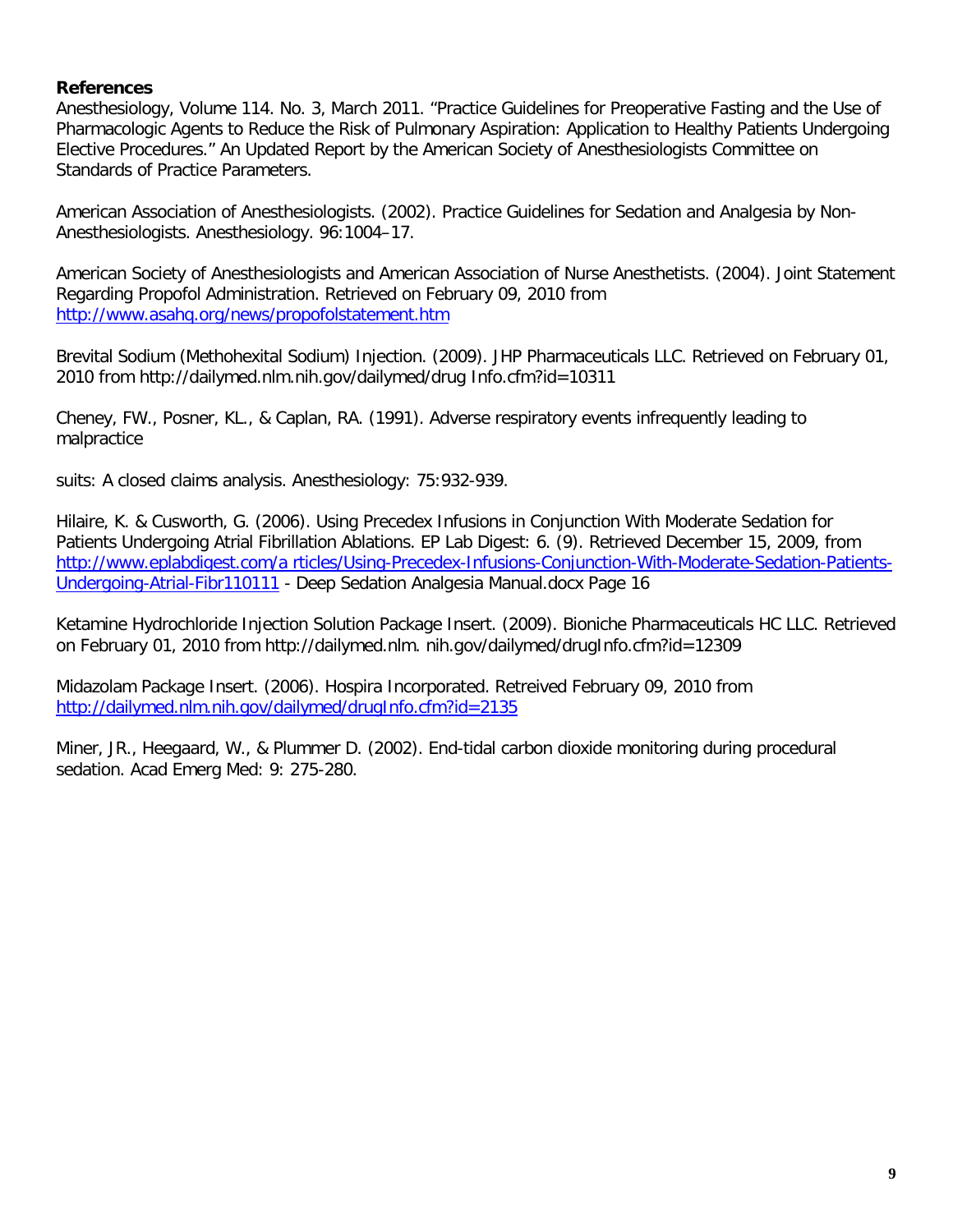| Drug            | Dosage                        | Clinical      | <b>Special Considerations</b>      | Antidote    |
|-----------------|-------------------------------|---------------|------------------------------------|-------------|
|                 |                               | <b>Effect</b> |                                    |             |
|                 | Adult:                        | Immediate     | -Hypotension                       |             |
| <b>PROPOFOL</b> | IV:                           | 5 minutes     | -Anaphylaxis                       | No reversal |
|                 | lmg/kg push followed by       |               | -Peds: use with Fentanyl may cause | agent       |
|                 | 0.5mg/kg q3-5 minutes PRN.    |               | serious bradycardia                |             |
|                 |                               |               | -Support airway                    |             |
|                 | <b>Pediatric:</b>             |               | -Discard syringe within 12 hours   |             |
|                 | IV: $1mg/kg$ push followed by |               |                                    |             |
|                 | 0.5mg/kg q3-5 minutes PRN.    |               |                                    |             |